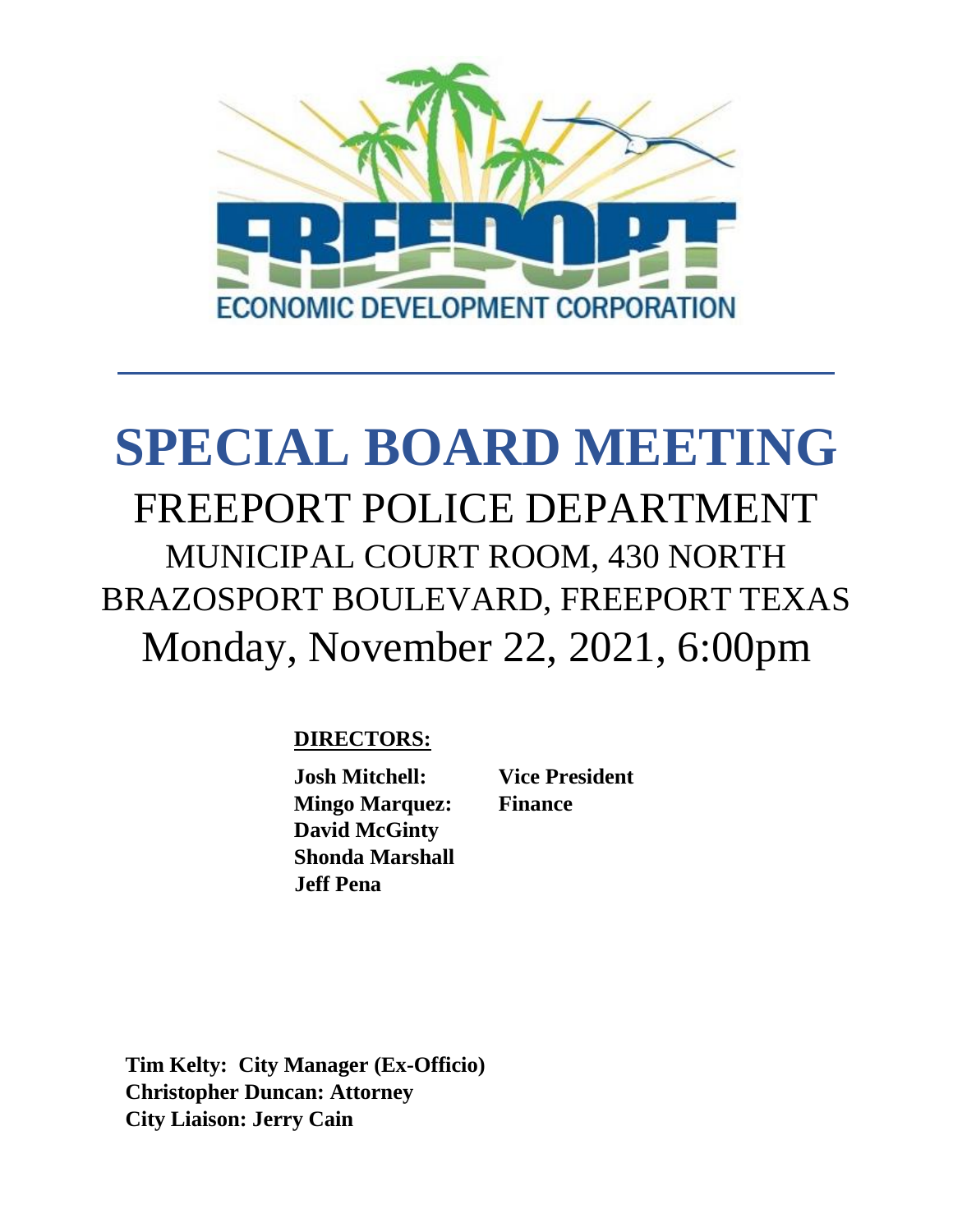#### **FREEPORT ECONOMIC DEVELOPMENT CORPORATION**

MEETING AT FREEPORT POLICE DEPARTMENT MUNICIPAL COURT ROOM 430 NORTH BRAZOSPORT BOULEVARD, FREEPORT TEXAS **SPECIAL BOARD MEETING AGENDA**

Monday, November 22, 2021, 6:00pm

#### **I. Call to Order**

#### **II. Invocation and Pledge**

#### **III. Citizen Comments**

Citizens allotted 3 minutes for comments

#### **IV. Consent Agenda**

1. Approve Meeting Minutes for November 09, 2021

#### **V. Discussion and Action Items**

- 1. Discussion and possible action on EDC Board Officer elections
- 2. Discussion and possible action on EDC Bylaws
- 3. Discussion and possible action on the EDC Board Attendance Policy
- 4. Discussion and possible action on Christmas Signage
- 5. Discussion and possible action on Port Café Grant Ribbon Cutting
- 6. Discussion and possible action on Grant Applications for Outriggers and Barcadia
- 7. Discussion and possible action on PopBox Application
- 8. Discussion and possible action on Keys, Access, and Property Management
- 9. Discussion and possible action on subcommittee Interim Assignments
- 10. Discussion and possible action on Parks and Rec Visit to Houston by EDC Board
- 11. Discussion and possible action on lighting and electricity of 8 acres, fountain, and EDC Buildings
- 12. Discussion and possible action regarding trash on the 8 acres
- 13. Discussion and possible action on Way Signage
- 14. Discussion and possible action on new EDC Logo

#### **VI. Board Comments**

- 1. Vice-President Josh Mitchell: announcements and comments
- 2. Finance Mingo Marquez: announcements and comments
- 3. David McGinty: announcements and comments
- 4. Shonda Marshall: announcements and comments
- 5. Jeff Pena: announcements and comments

#### **VII. Executive Session – Adjourn into Executive Session**

It is now \_\_\_\_\_\_\_ p.m. and I hereby recess the regular session of the Freeport Economic Development Corporation November 22, 2021 meeting and do hereby convene an executive session, said executive session authorized under the following sections of the Texas Government Code: (1) Government Code, Section 551.087 (Economic and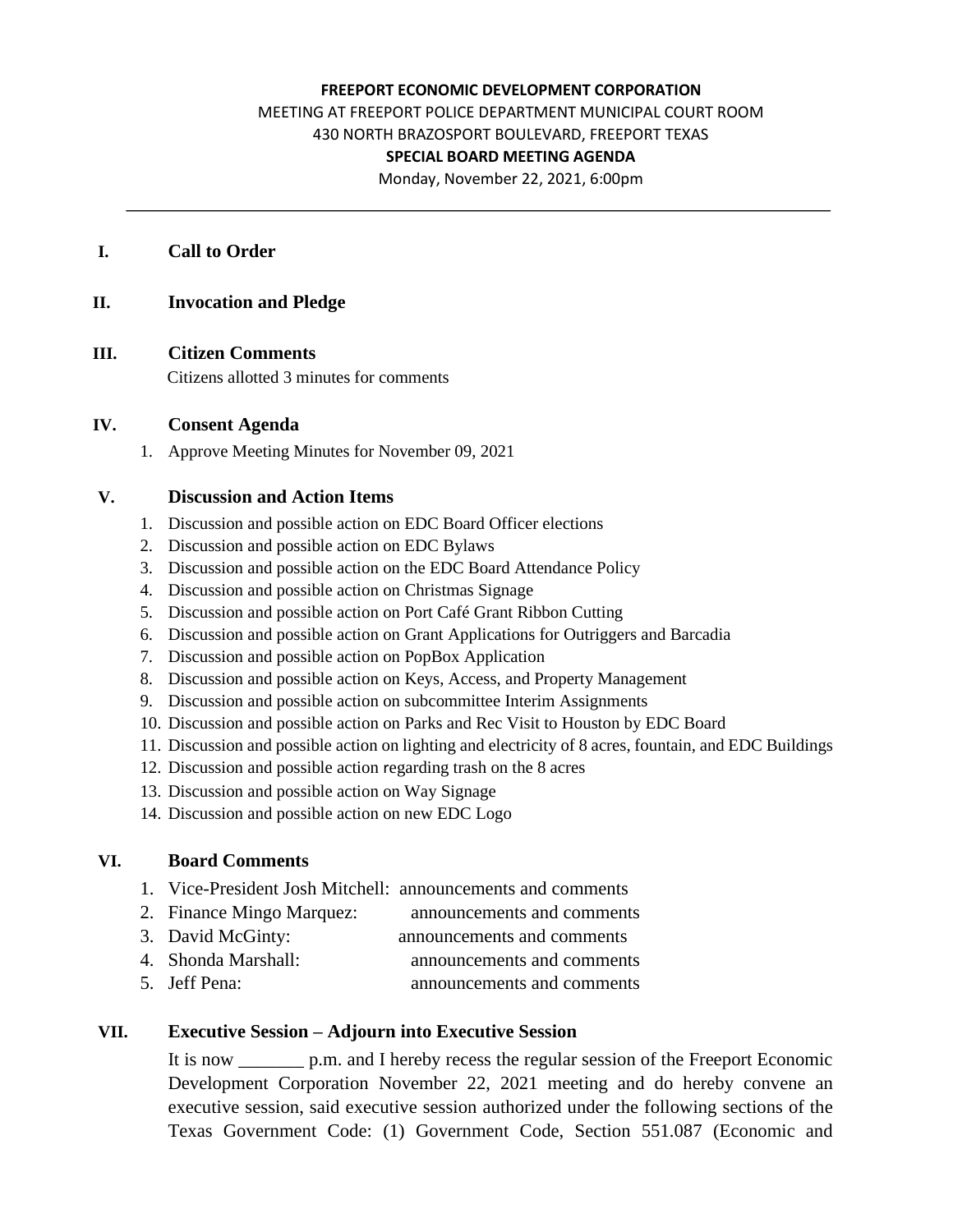Community Development Matters), 551.072 (Deliberations about Real Property), 551.071 (Consultation with Attorney).

### **In Accordance with the Texas Government Code:**

Section 551.071 (Consultation with Attorney)

1. Legal Discussion on Real Estate, EDC Properties, and Contractors

#### **Reconvene into Open Session**

#### **Board President's statement:**

It is now p.m. and I hereby close the executive session of the Freeport Economic Development Corporation and do hereby reconvene the regular open session.

#### **Discussion and Possible Action**

1. Discussion and possible action on Real Estate, EDC Properties, and Contractors

## **VIII. Adjourn**

Motion to close board meeting made by \_\_\_\_\_\_\_\_\_ and seconded by \_\_\_\_\_\_\_\_. Motion \_\_\_\_\_\_\_\_\_\_\_\_\_\_\_\_\_\_\_\_\_\_. It is now \_\_\_\_\_\_ p.m. and I hereby close the board meeting.